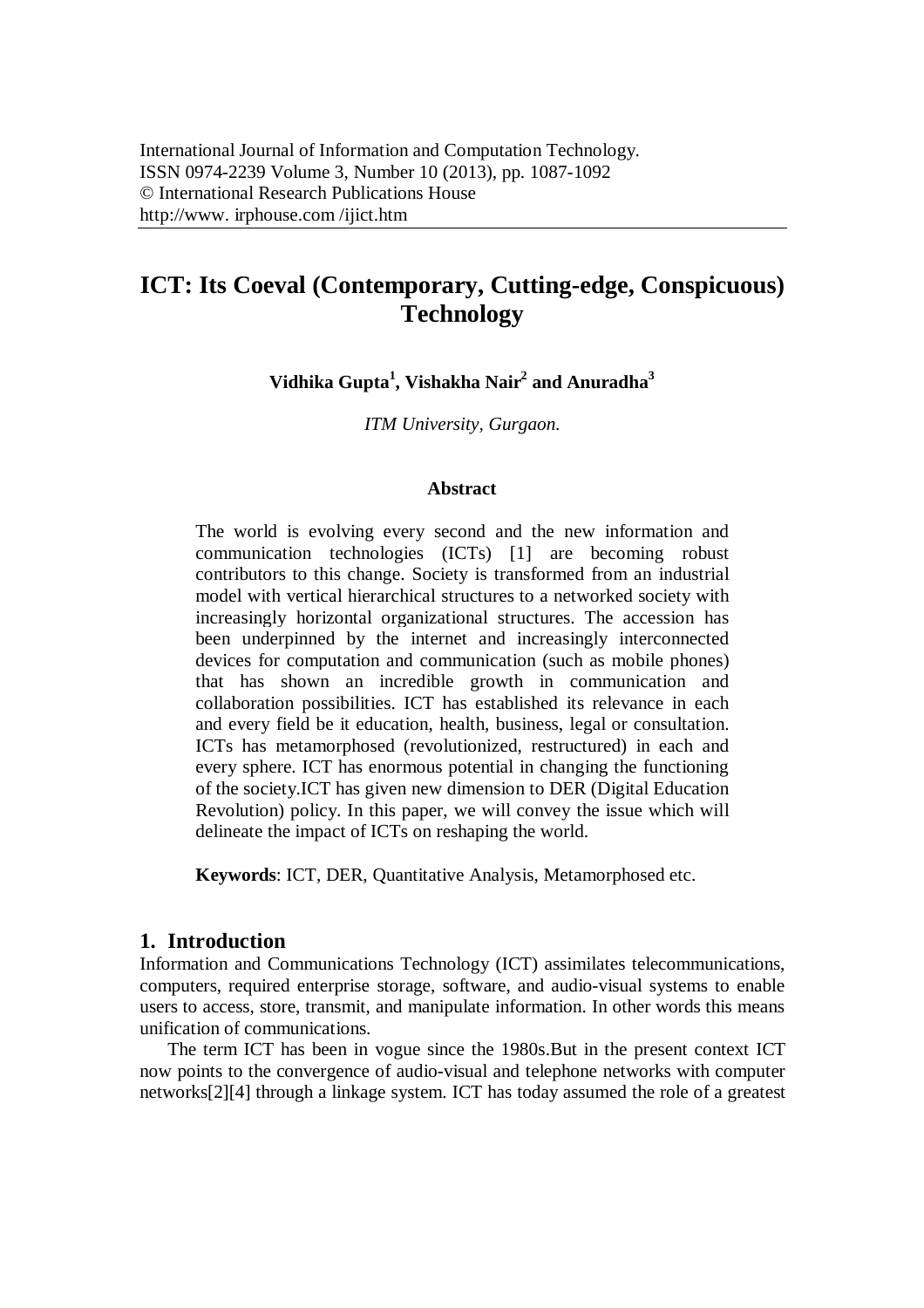facilitator that drives the world. Ever since its origin, information and communications technology, including software, hardware , telecommunications, and the Internet has been, is and will likely remain for the foreseeable future, the dominant driver of growth and innovation in the global economy. This is not without reason. ICT makes sense in view of the huge economic incentives it provides to governments, industry, enterprises and the world economy. This technology has contributed substantially to GDP of countries the world over. Global output from IT industries more than doubled from \$1.2 trillion in 1995 to \$2.8 trillion in 2010, accounting for 6 per cent of global GDP.

ICT drives growth and productivity. The Internet alone accounted for 21 per cent of the GDP [3] growth from 2006 to 2011 across 13 leading economies—Brazil, Canada, China, France, Germany, India, Italy, Japan, Korea, Russia, Sweden, the UK, and the United States.

#### **1.1 Application Areas**

- **E-government:** Implementation of e-government strategies aimed at innovating and promoting transparency in public administration and democratic processes, developing national e-government initiatives and services, designed to meet the needs of citizens and business, to achieve a more efficient allocation of resources and public goods.
- **E-business:** Promotion of international trade and the use of e-business models in developing countries and countries with economies in transition by adopting an enabling environment, and based on widely available Internet access, governments seek to stimulate private sector investment, foster new applications, content development and public and private partnerships.
- **E-learning:** ICTs are contributing to achieving universal education worldwide, through delivery of education and training of teachers, and offering improved conditions for lifelong learning, encompassing people that are outside the formal education process, and improving professional skills. In the context of national educational policies, and the need to eradicate adult illiteracy, ICT ensures that the young are equipped with knowledge and skills.
- **E-health:** ICT helps create high quality, reliable, timely, and affordable health care and health information systems and for promoting continuous medical education, training, and research. It facilitates access to medical knowledge and locally-relevant resources for strengthening public health research and prevention programs. It helps in the control the spread of communicable diseases, through the improvement of common information systems.
- **E-employment:** ICT encourages the development of apt practices for eworkers and e-employers at the national level, on principles of fairness and gender equality, respecting all relevant international norms. It promotes new ways of organizing work and business with the aim of raising productivity, growth and well-being through investment in ICTs and human resources.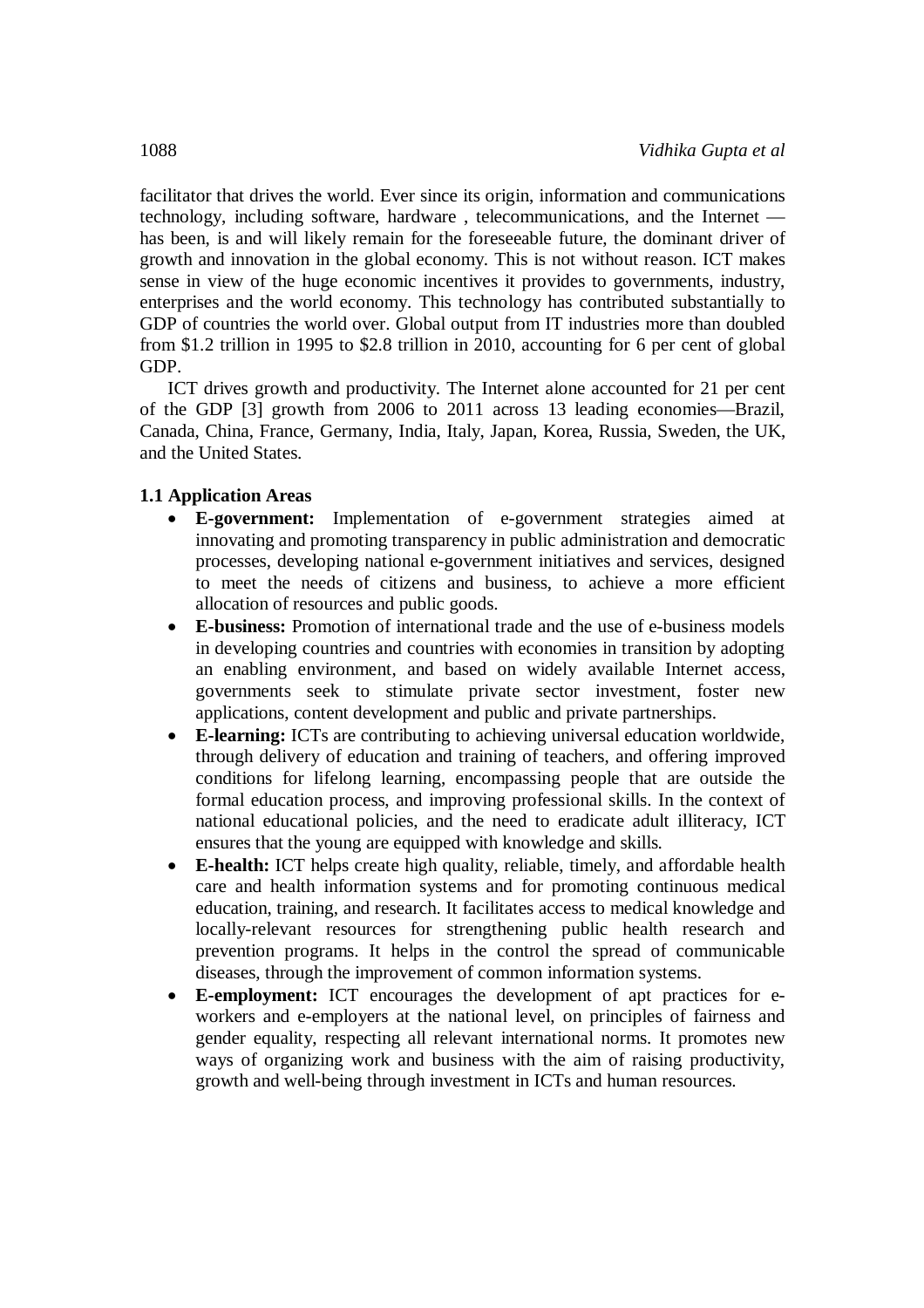- **E-environment:** Governments are encouraged to use and promote ICTs as a means for environmental protection and the sustainable use of natural resources. The civil society and the private sector are encouraged to initiate actions and implement projects and programs for sustainable production and consumption economies.
- **E-agriculture:** The systematic dissemination of information using ICTs on agriculture, animal husbandry, fisheries, forestry and food, boosts agricultural development.
- **E-science:** ICT plays a critical role in information and knowledge production, education and training [3], and to support the establishment of partnerships, cooperation and networking between various institutions.

# **2. Pros and Cons of ICT**

## **2.1 Impact of ICT in Education**

In a diverse country like India ICT has been considered a promising tool especially in extending educational opportunities, as most people in the rural regions are traditionally excluded from education due to cultural or social reasons such as cultural minorities, gender issues, persons suffering from physical disabilities, and the elderly, as well as all those who cannot afford the expenses or time it demands, are unable to get themselves enrolled in schools or campuses for higher education.

## **2.2 Impact of ICT in Employment**

ICT has a major role in creating job opportunities like software developments [4]. And it gives you the flexibility to work from home. You can even attend your business conferences from anywhere without being physically present, provided you have your internet connection with you.

#### **2.3 Impact of ICT in Healthcare**

The ICT also has a major role in improving the lives of the patients by providing information to them.ICT can be used to create databases of the patients helping physicians to refer their results for the tests and compare it to the expected results. The medical record can be hacked, lost due to system crash, illegally downloaded etc, hindering the patient's confidentiality.

#### **2.4 Impact of ICT on Society**

ICT has helped in overcoming global, social, cultural barriers. Now people can connect, socialize and even trade through internet. ICT has also facilitated faster data communication services, the data can be transmitted from any part of the world to anywhere at any time in just few seconds. There are pro's and con's discussed below in Figure No 1.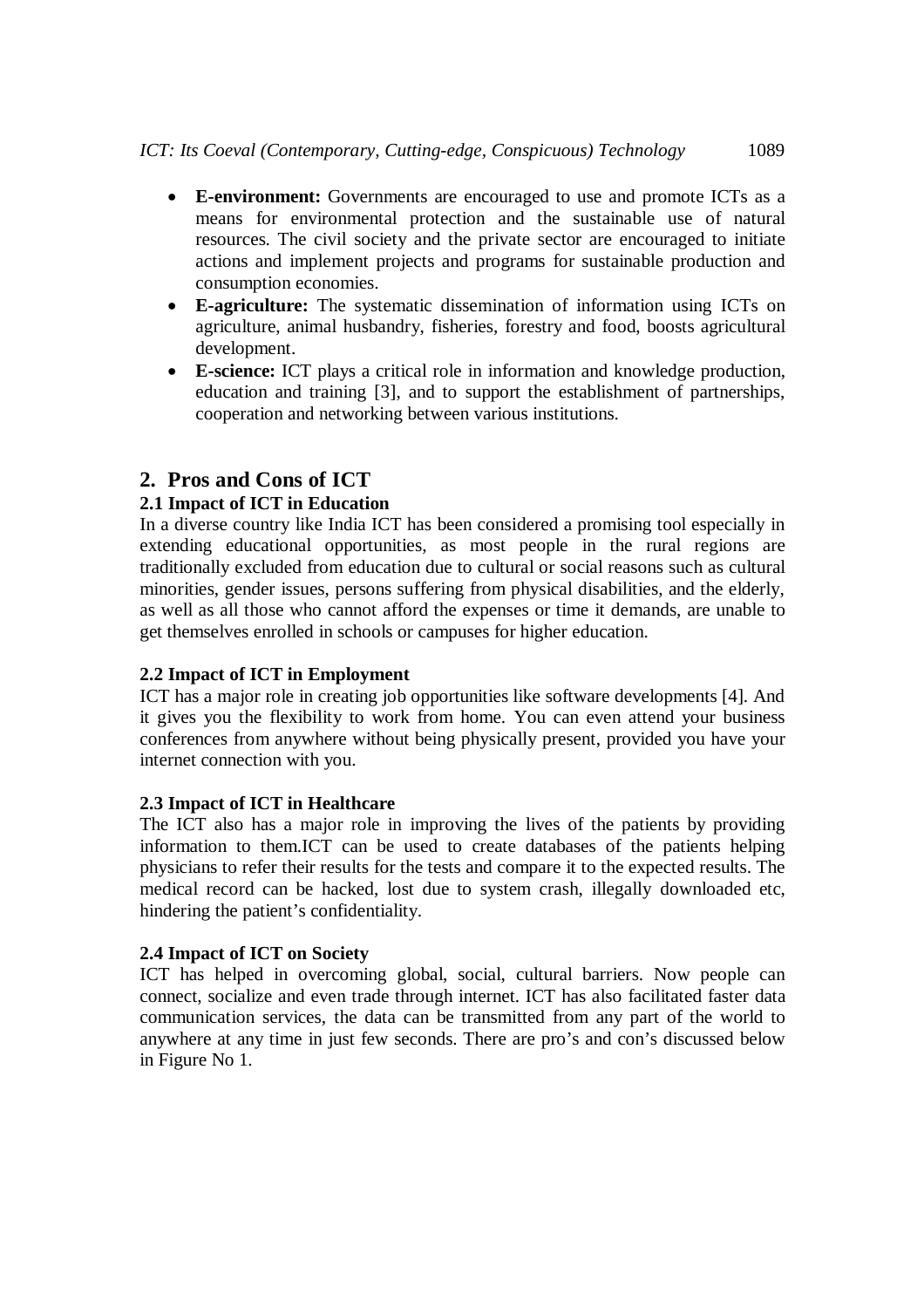| Area         | <b>Pros</b>                      | Cons                             |
|--------------|----------------------------------|----------------------------------|
| 1. Education | Acts as a catalyst in learning   | It becomes difficult for the     |
|              | process.                         | unskilled people to catch up     |
|              |                                  | with the rapidly growing         |
|              |                                  | technology.                      |
| 2.E-business | It has reduced the distance      | It does not assure security, as  |
|              | between workstations to just few | the database maintained on the   |
|              | seconds via internet.            | internet is prone to be hacked.  |
| 3.E-Banking  | It gives flexibility by allowing | Privacy concern is again a big   |
|              | online transfer and withdrawal.  | question.                        |
| 4.E-Industry | It gives quality assurance and   | It leads to unemployment as the  |
|              | the productivity is increased.   | computers and robots.            |
| 5.E-Commerce | Online trading has been a major  | There is always a risk of losing |
|              | contributor in boosting the      | money due to online frauds.      |
|              | economy of the country.          |                                  |
| 6. E-Health  | The use of e-Health knowhow      | The records of the patient       |
|              | allows a mutually valuable       | might get lost due to system     |
|              | collaboration and involvement    | crash.                           |
|              | of patients.                     |                                  |

**Figure 1**: Analysis: Life With and Without ICT.

# **3. Conclusion**

There is virtually no field which can do without ICT. ICT applications can support sustainable development, in the fields of public administration, business, education and training, health, employment, environment, agriculture and science within the framework of national e-strategies. ICT has proved to be a key factor in the development of the country and claims to sustain its roots in almost all the sections of development. It overcomes all the global, social and cultural barriers by connecting people across the globe via internet and telecommunication.

# **References**

- [1] Carr, J. (2002). Project pillars. Foundations for Success in Online Curriculum Projects. Preparation – Participation – Pedagogy. Commonwealth Department of Education, Training and Youth Affairs.
- [2] Christmann, E. P. and Badget, J.L. (2003). A meta-analytic comparison of the effects of computer-assisted instruction on elementary students' achievement. Information Technology in Childhood Education Annual, Annual 2003 (14), 91.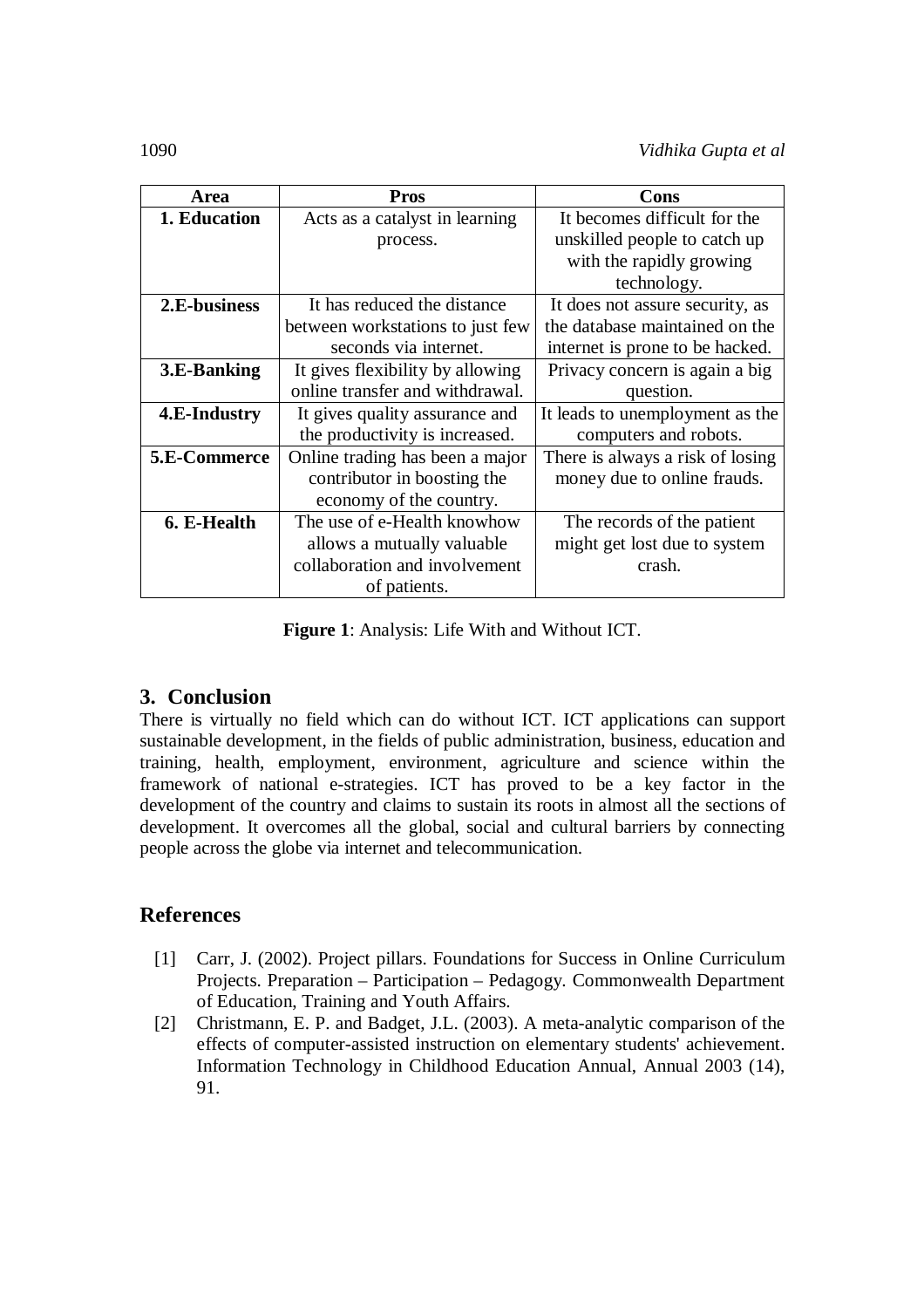- [3] Cohen, J. (1977). Statistical Power Analysis for the Behavioral Sciences (rev. edn). New York: Academic Press.
- [4] UNESCO. (2002). Information and Communication Technology in Education: A Curriculum for Schools and Programme of Teacher Development (Edited by J. Anderson and T. van Weert). UNESCO: Paris.